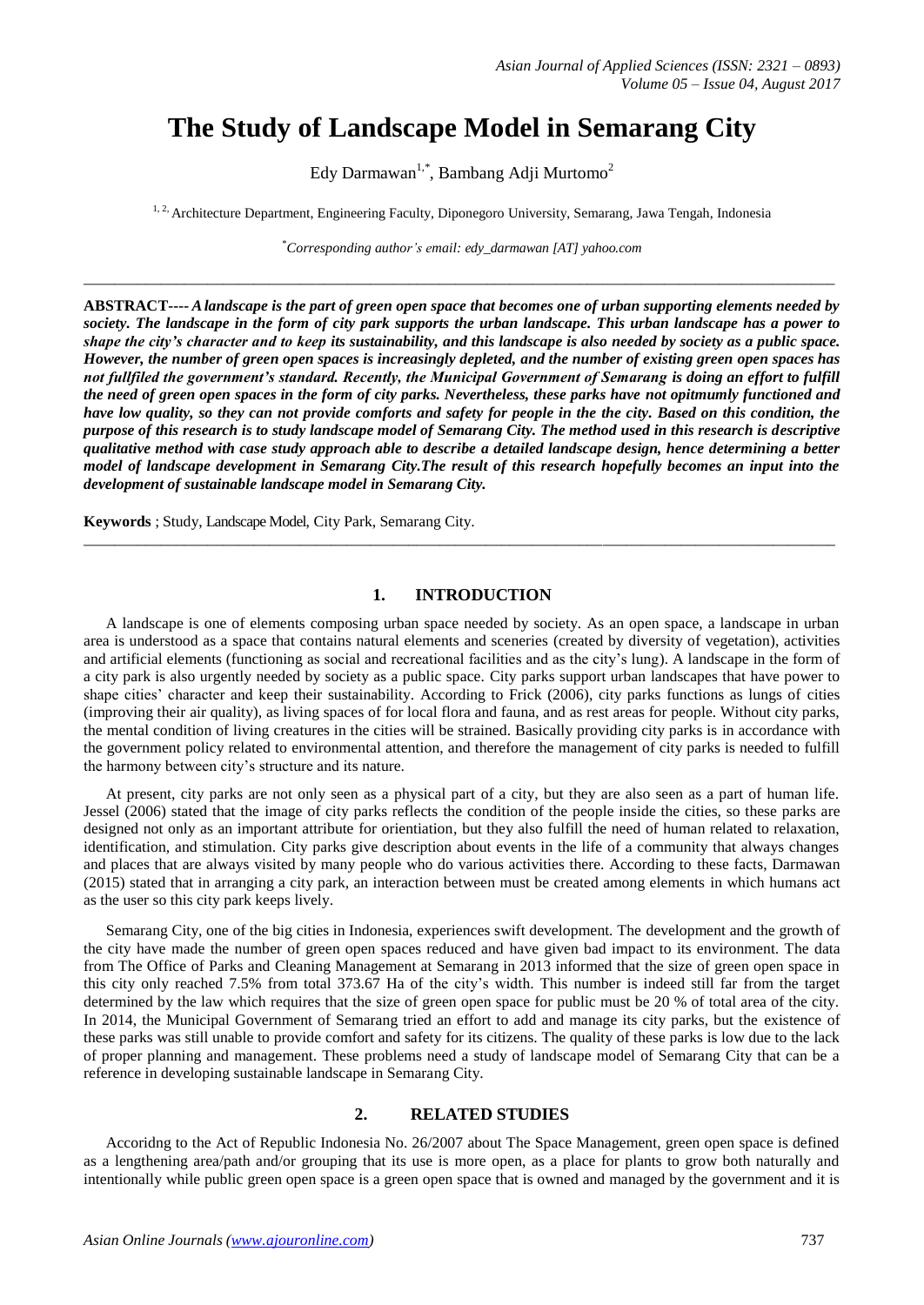generally used for public purposes. The existence of a green open space significantly improves the prosperity of citizens by creating a better urban environment particularly in its health. According to Hakim (2003), green open spaces have many functions such as:

- 1. Bio-ecological function (physical) that ensures the creation of green open spaces to be the part of the air circulation system (lungs of cities) and to be the micro climate controller, so the air and water circulation system can naturally work well as a shade, an oxygen producer, a rain absorber, a provider of habitat for animals, a pollutant absorber, and as a wind barrier.
- 2. Social, economic (productive), cultural functions that are able to describe local cultural expression and function as communuication media for citizens, recreational facility, and as research and education facilitiy
- 3. Urban ecosystem;
- 4. Aesthetical function.

Darmawan (2009) stated that an interesting green open space will always attract many visitors from various ethinics, ages, education levels, socio-econmic levels, and from different interest.

A landscape is a part of a green urban open space. Rob (1979) defined the landscape as an integerated system having connection between biotic and abiotic components inside including a human influence component. According to Naveh quoted by Restyanto (2011), the landscape conncets to overall physical and ecological totality and it is also geographical integration of all humans' and nature's processes and patterns. In urban areas, the landscape is formed due to the change of natural landscape that is degraded and formed into the natural shape of a city caused by human activities. Through the time, the landscape continually changes because of human activities, and therefore it needs the proper management of landscape in order to maintain its components. Danier (2015) stated that the regulation of space amd the management of landscape can give contribution for creating a unique character of a landscape.In designing landscape, principles of landscape design and elements of landscape should be considered. According to Hakim (2003), the principles of landscape design consist of balance, rhythm and repeatition, stress and accentuation, simplicity, contrast, proportion, and unity while landscape elements that should be concerned are lines, fields, spaces, textures, and colors.

City parks support urban landscapes that have power to shape the character and keep the sustainability of cities. City parks support urban landscapes that have power to shape the character and keep the sustainability of cities.<br>According to Carr (1992), the city park is the part of public space and the place for social life. The city events of a community that always changes; it also functions as a space that can be visited by many people to do various activities. Without city parks, the human living inside will suffer mental strain because city parks are physically able to protect the surrounding environments. Susiloarifin (1994) stated that city parks that are well managed can be beautiful, comfortable, and safe for their users. In order to improve a park as a beautiful place, things like materials (*soft material*  dan *hard material*), scales, circulation, parking facilities, lighting, tile patterns, comfort, drainages should be the focus in the application of city park design (Hakim, 2003).

#### **3. RESEARCH METHODOLOGY**

#### **3.1 Approach and Research Method**

The research method is used for answering the formulation of research problem that has been determinded. In this article, the research approach applied was qualitative approach that emphasized narrative construction or textual descriptive for the researched phenomenon. The method used in this research was descriptive method. According to Arikunto (2006), the qualitative descriptive method describes and explains collected findings in order to gather actual and detailed information, identify problems, and make comparison or evaluation. This method furthermore helps us to determine what other people do in dealing the same problem and how we learn from their experiences in order to make plan and decision for the future. In this article, descriptive qualtitative method was used to describe physical condition of parks in Semarang City and explain the elements and principles of designing landscape in particular. The type of research method included surveys that can be used to collect data from certain places naturally. The data collected from observations, interviews, and study of literatures were then selected and grouped systematically based on the needs. After that, the result of data compilation was analyzed with qualitative descriptive analysis method consisting of steps of analysis using data that described the research object.

#### **3.2 Research Site and Sampling**

This research was done in Semarang City having width 373.7 km² and having population 1.572.105 lives. The research was focused on the city parks of Semarang City. The parks chosen as the samples were selected according to their uniqueness, location, width, facilities, service areas, and the need of people surround them for public space. There were five parks used in this research as the samples which were described in the table 1 below. The physical condition and the facility completeness of the choosen parks were then observed through field observation to represent all characteristics of all parks that were in Semarang City.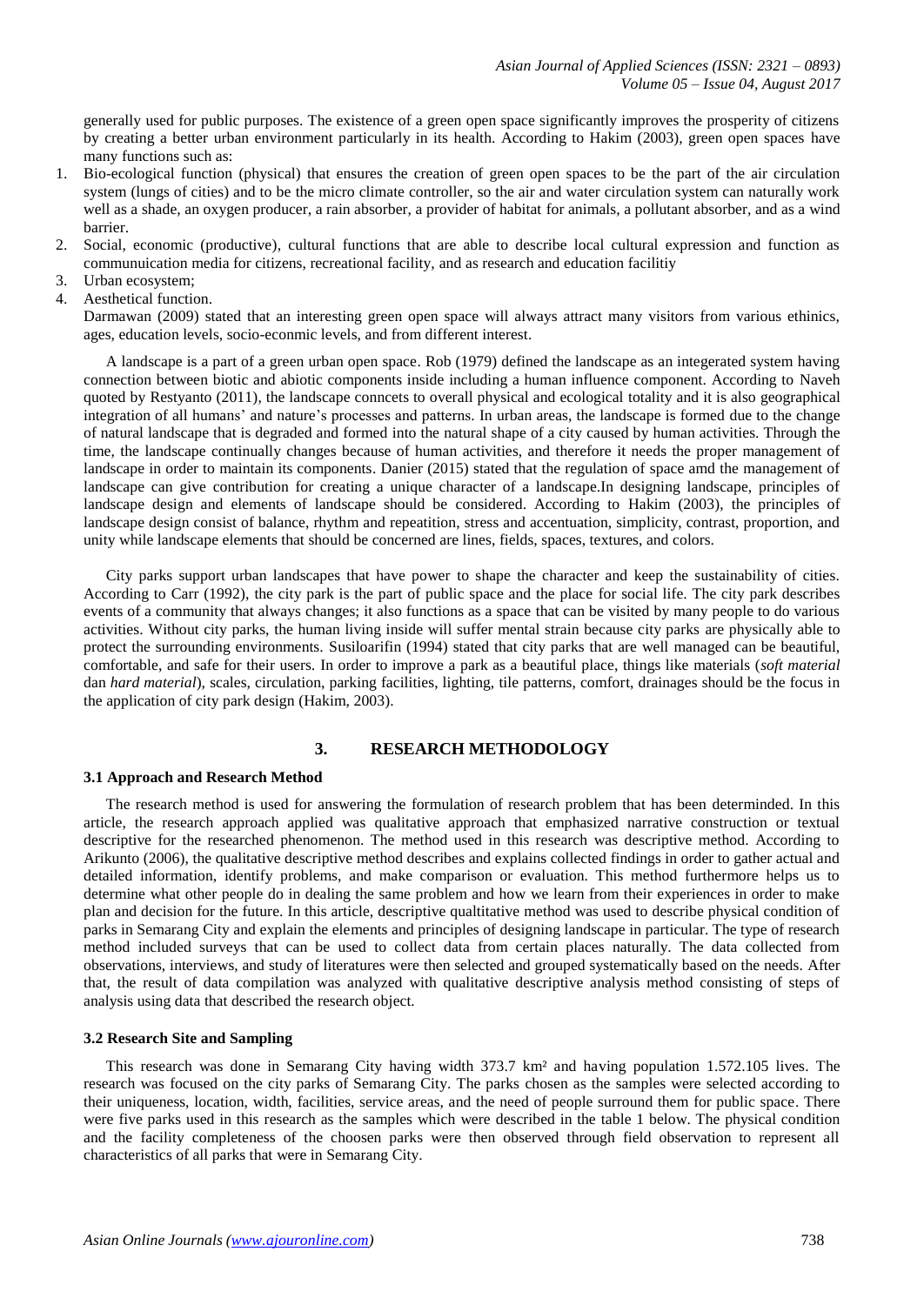| No. | <b>Nama</b>             | Lokasi                                                                      |  |  |  |
|-----|-------------------------|-----------------------------------------------------------------------------|--|--|--|
| 1.  | Taman Pandanaran        | Jalan Pandanaran, Kelurahan Mugasari, Kecamatan Semarang Selatan            |  |  |  |
|     |                         |                                                                             |  |  |  |
| 2.  | Taman Menteri Supeno    | Jalan Menteri Supeno, Kelurahan Mugasari, Kecamatan Semarang Selatan        |  |  |  |
|     |                         |                                                                             |  |  |  |
| 3.  | <b>Taman Srigunting</b> | Jalan Letjend. Suprapto, Kelurahan Tanjung Mas, Kecamatan Semarang<br>Utara |  |  |  |
|     |                         |                                                                             |  |  |  |
| 4.  | Taman Madukoro          | Jalan Jenderal Sudirman, Kelurahan Cabean, Kecamatan Semarang Barat         |  |  |  |
|     |                         |                                                                             |  |  |  |
| 5.  | Taman Diponegoro        | Jalan Taman Diponegoro, Kelurahan Lempongsari, Kecamatan Gajah<br>Mungkur   |  |  |  |
|     |                         |                                                                             |  |  |  |

**Tabel 1: Lokasi Penelitian**

*Sumber: Dokumen Pribadi, 2017.*

## **4. RESULTS AND DISCUSSION**

### **4.1Analysis of Physical Condition of the Park**

The city of Semarang has several parks located at all kecamatan. The existence of the parks in Semarang City is one of the city government's efforts to provide comfort for its people in relation to fulfillment of public green open space. These parks are not only as a complement to the beauty of the city, but they also give positive contribution like providing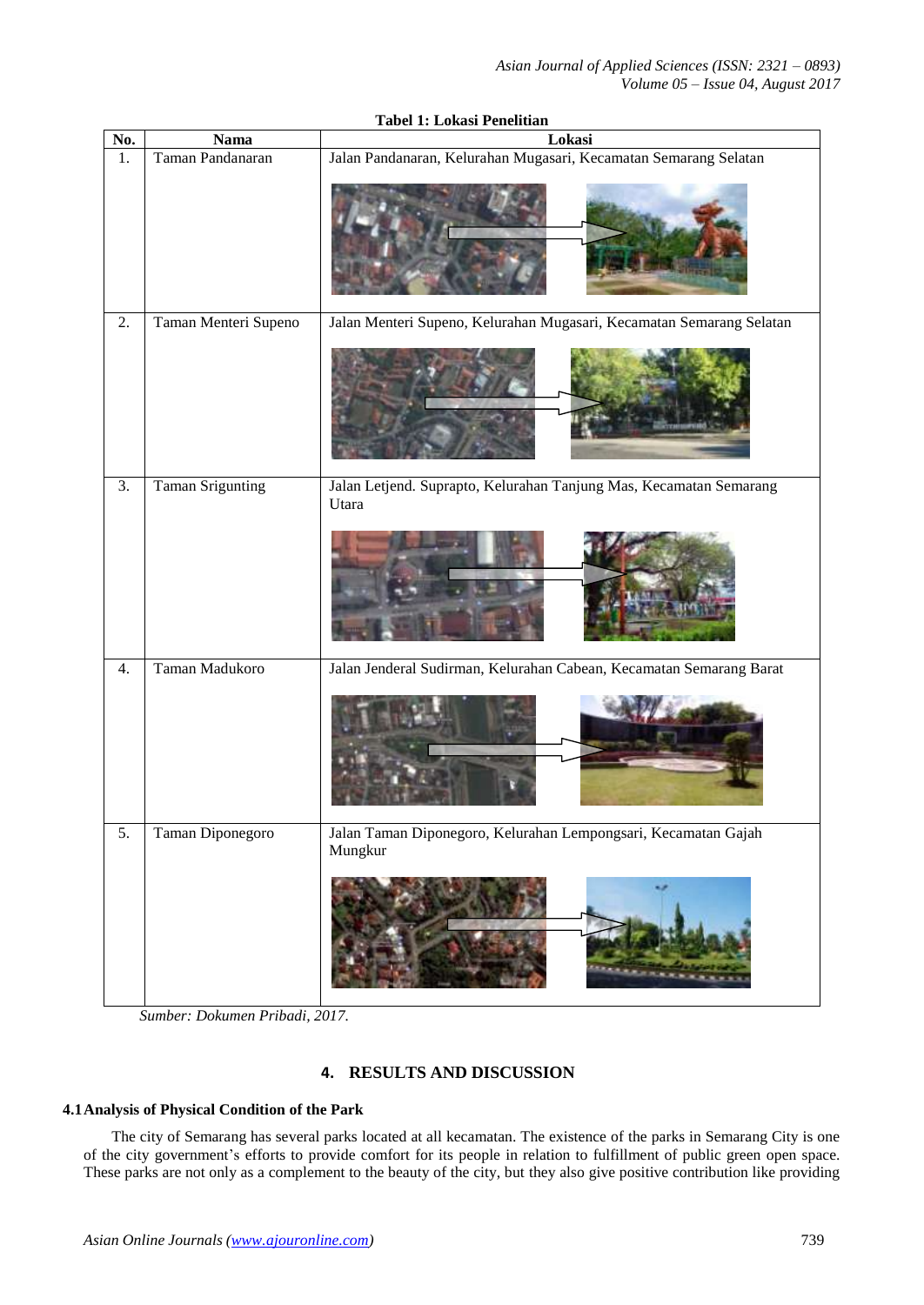coolness, reducing temperature, making the city leafier, and functioning as both a rest area and a recreational area. These parks are:

| No. | Location              | <b>Facilities</b>                                                                      | <b>Activities</b>                            |
|-----|-----------------------|----------------------------------------------------------------------------------------|----------------------------------------------|
| 1.  | Taman Pandanaran      | In the park with an area of $\pm$ 6.000 m <sup>2</sup> , there                         | The concept of Taman Pandanaran as an        |
|     | (Pandanaran Park) is  | is a Statue called Warak Ngendok (the                                                  | active park is used by people for a place to |
|     | located at Jalan      | Egging Rhino) that becomes a new icon for                                              | relax, a playground for children, a jogging  |
|     | Pandanaran,           | the city of Semarang and a symbol of                                                   | track, a gymnastic area and as a place to    |
|     | Kelurahan             | ethnical, tribal, and religious diversity in the                                       | conduct discussion. However, the lack of     |
|     | Mugasari, Kecamatan   | city. In addition, there are also fountains                                            | shading vegetation and the lack of           |
|     | Semarang Selatan      | and green grass surrounding it. In the                                                 | maintenance and management have caused       |
|     | (South Semarang)      | middle of the park, there is a plaza for                                               | some damages on the facilities that makes    |
|     |                       | citizens to do various activities. To provide                                          | so this park is rarely visited.              |
|     |                       | comfort for visitors, benches, drinking                                                |                                              |
|     |                       | water taps, public toilets, trash cans are<br>provided. Around the park there are also |                                              |
|     |                       | stalls and minimarkets. However, facilities                                            |                                              |
|     |                       | for children to play have not been provided.                                           |                                              |
| 2.  | Taman Menteri         | This $\pm$ 5.000 m <sup>2</sup> park is located in the                                 | The number of trees and vegetation makes     |
|     | Supeno is located at  | downtown and is surrounded by office                                                   | the atmosphere around the park cool,, so     |
|     | Jalan Menteri         | buildings. This park has sitting place, park                                           | during the day people usually come to sit    |
|     | Supeno, Kelurahan     | lamps, billboards, trash cans, pedestrian                                              | and relax or simply gather and go            |
|     | Mugasari,             | paths, bathrooms, vegetation, parking lots,                                            | sightseeing. In the late afternoon until the |
|     | Kecamatan             | playgrounds, areas for street vendors, and a                                           | evening there are some street vendors who    |
|     | Semarang Selatan      | skateboard ramp. In the middle there is a                                              | sell various types of food. At night, this   |
|     | (South Semarang)      | fountain with a statue that symbolizes the                                             | park is often used as a venue for various    |
|     |                       | family planning program.                                                               | events in the city.                          |
| 3.  | Taman Srigunting is   | Around the park there are trees and                                                    | The park's location which is adjacent to a   |
|     | located at Jalan      | vegetation that can provide shade and                                                  | church called "Gereja Blenduk" and is        |
|     | Letjend. Suprapto,    | enhance the beauty of the environment.                                                 | surrounded by historic buildings attracts    |
|     | Kelurahan Tanjung     | This park, having length around 39 meters,                                             | various communities in Semarang to           |
|     | Mas, Kecamatan        | looks clean and beautiful because it is                                                | gather. This park is also used as a place to |
|     | Semarang Utara        | provided by organic and non trash cans                                                 | hang out and as a photographic object for    |
|     | (North Semarang)      | located at some points. There are benches,                                             | tourists.                                    |
|     |                       | park lamps, parking lots located beside the                                            |                                              |
|     |                       | parks, and there are also some food and                                                |                                              |
| 4.  | Taman Madukoro is     | beverages sellers.<br>In the park with an area of $\pm$ 1.555 m <sup>2</sup> , there   | The activities taking place in Taman         |
|     | located at Jalan      | are several pigeon cages intentionally set up                                          | Madukoro are relaxing and recreational       |
|     | Jenderal Sudirman,    | to maintain the balance of the city area. In                                           | activities and taking care of pigeons.       |
|     | Kelurahan Cabean,     | addition, there are benches to relax. Banyan                                           | without parking lots,<br>However,<br>the     |
|     | Kecamatan             | tree and palm trees and some other plants                                              | atmosphere in this park tends to be quiet    |
|     | <b>Semarang Barat</b> | make this park look shady and beautiful. To                                            | because there<br>only few<br>social<br>are   |
|     | (West Semarang)       | keep the environment clean, trash can are                                              | interactions.                                |
|     |                       | also provided. Pedestrian paths and park                                               |                                              |
|     |                       | lamps are built as attractive as possible to                                           |                                              |
|     |                       | make visitors do activities in the park.                                               |                                              |
|     |                       | However, this park has not been equipped                                               |                                              |
|     |                       | with parking lots and areas for sellers.                                               |                                              |
| 5.  | Taman Diponegoro      | This rectangular-shaped park with $50 \times 15$                                       | This park was formed by embracing the        |
|     | is located at Jalan   | meters size is equipped with park lamps to                                             | concept of garder city used to make the      |
|     | Taman Diponegoro,     | illuminate the park at night, benches for                                              | environment cooler. The heavy traffic        |
|     | Kelurahan             | visitor to rest, trees for the shade,                                                  | around the park and the absence of parking   |
|     | Lempongsari,          | ornamental plants to add aesthetic visuals of                                          | areas are the factors that make people       |
|     | Kecamatan Gajah       | the park. In addition, there are also                                                  | rarely visit this park, and only some        |
|     | Mungkur.              | pavements for the pedestrian path although                                             | residents who occasionally come to sit and   |
|     |                       | they are still simply built.                                                           | relax.                                       |

**Table 2: Physical Condition of Parks in Semarang City**

*Source: Analysis Result, 2017.*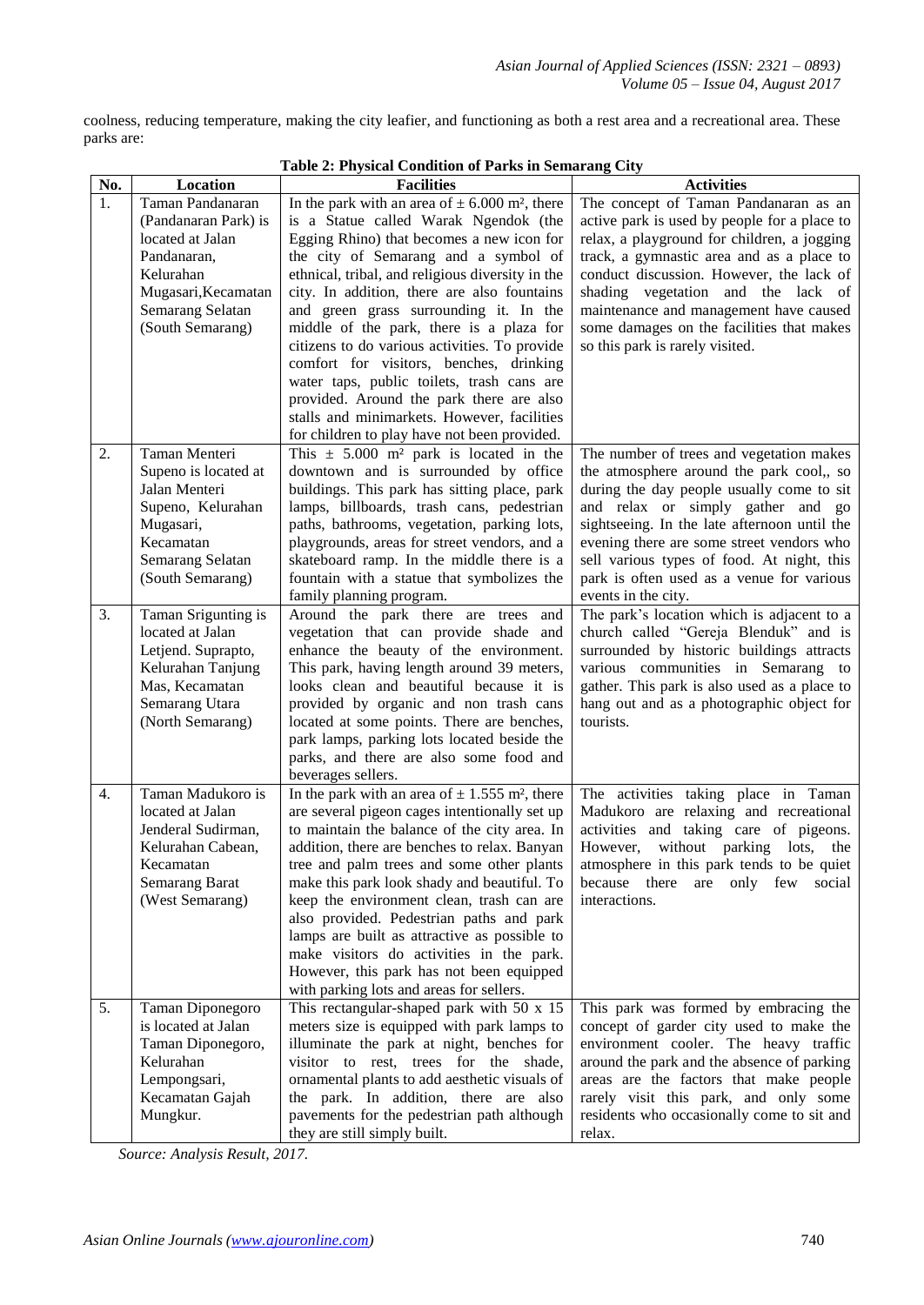#### **4.2 Analysis of Parks' Functions**

The city's green open space has a bio-ecological (physical), social, economic (productive) and cultural functions which are capable of portraying local cultural expressions; as urban ecosystems; and aesthetic function. These functions are also found in the parks in Semarang with the following details:

| No. | <b>Name</b>             | The Functions                                                                                                                                                                             |                                                                                                                                                                                                                                           |                                                                                                                                                                                                       |                                                                                                                                          |
|-----|-------------------------|-------------------------------------------------------------------------------------------------------------------------------------------------------------------------------------------|-------------------------------------------------------------------------------------------------------------------------------------------------------------------------------------------------------------------------------------------|-------------------------------------------------------------------------------------------------------------------------------------------------------------------------------------------------------|------------------------------------------------------------------------------------------------------------------------------------------|
|     |                         | Ecological                                                                                                                                                                                | Social                                                                                                                                                                                                                                    | Aesthetical                                                                                                                                                                                           | Economical                                                                                                                               |
| 1.  | Taman<br>Pandanaran     | The function does<br>not work properly,<br>because it has not<br>enough vegetation<br>causing lack of air<br>and water<br>circulation.<br>Recharge areas are<br>also relatively<br>small. | There is a lack of<br>shading vegetation.<br>This condition has<br>made this park less<br>attractive to visitors<br>and eventually there<br>is less social<br>interaction.                                                                | The good design<br>and arrangement<br>and the presence of<br>Warak Ngendok<br>Statue have made<br>this park fairly<br>beautiful.                                                                      | The condition where<br>only few visitors<br>coming to this park<br>have caused the<br>absence of<br>economic activities<br>in this park. |
| 2.  | Taman Menteri<br>Supeno | The function works<br>maximally because<br>of large number of<br>trees and plants that<br>can absorb<br>rainwater.                                                                        | This function runs<br>effectively, because<br>this park is used by<br>citizens to do social<br>interaction, to be a<br>playground for<br>children, and to be a<br>place for some<br>communities in<br>Semarang to do<br>their activities. | Equipped with a<br>fountain and<br>attractive colors on<br>objects in the park,<br>the design of Taman<br>Menteri Supeno has<br>presented its own<br>beauty.                                          | The existence of<br>kiosks facility at<br>this park has<br>brought economic<br>value to traders.                                         |
| 3.  | Taman<br>Srigunting     | The function has<br>worked fairly well<br>because of four<br>large trees with<br>recharge area even<br>though it is not so<br>wide.                                                       | The function has<br>worked effectively<br>because the park is<br>often used by<br>citizens to do social<br>interaction and by<br>tourists to relax and<br>do photographic<br>activities.                                                  | Good vegetation<br>arrangement with a<br>variety of species<br>has brought beauty<br>for this park.                                                                                                   | The presence of<br>antiques dealers<br>around the park has<br>brought economic<br>value to these<br>traders.                             |
| 4.  | Taman<br>Madukoro       | The function has<br>worked fairly well<br>due to the large<br>amount of<br>vegetation that<br>creates good air and<br>water circulation as<br>well as a wide<br>recharge area.            | This function has<br>not worked properly<br>because there is no<br>parking space, and<br>therefore this park is<br>quiet and rarely<br>visited by people.                                                                                 | There has been<br>diversity of well-<br>preserved<br>vegetation that<br>displays the beauty<br>of this park.                                                                                          | The lack of social<br>interaction in this<br>park has been the<br>obstacle for its<br>economic function.                                 |
| 5.  | Taman<br>Diponegoro     | There have been<br>much vegetation<br>and a large recharge<br>area, so the<br>ecological function<br>of this park has run<br>well.                                                        | This function has<br>not worked well due<br>to the lack of<br>parking space and<br>the heavy traffic,<br>making this quiet<br>and only visited by<br>few people.                                                                          | The design of the<br>park design still<br>looks ordinary and<br>less interesting.<br>However, the<br>abundance of<br>vegetation that has<br>been planted has<br>increased the beauty<br>of this park. | The economic<br>function also has<br>not run because of<br>the lack of social<br>interaction in this<br>park.                            |

|  | Table 3: The Functions of the Parks in Semarang City |  |
|--|------------------------------------------------------|--|
|  |                                                      |  |

*Source: Analysis Result, 2017.*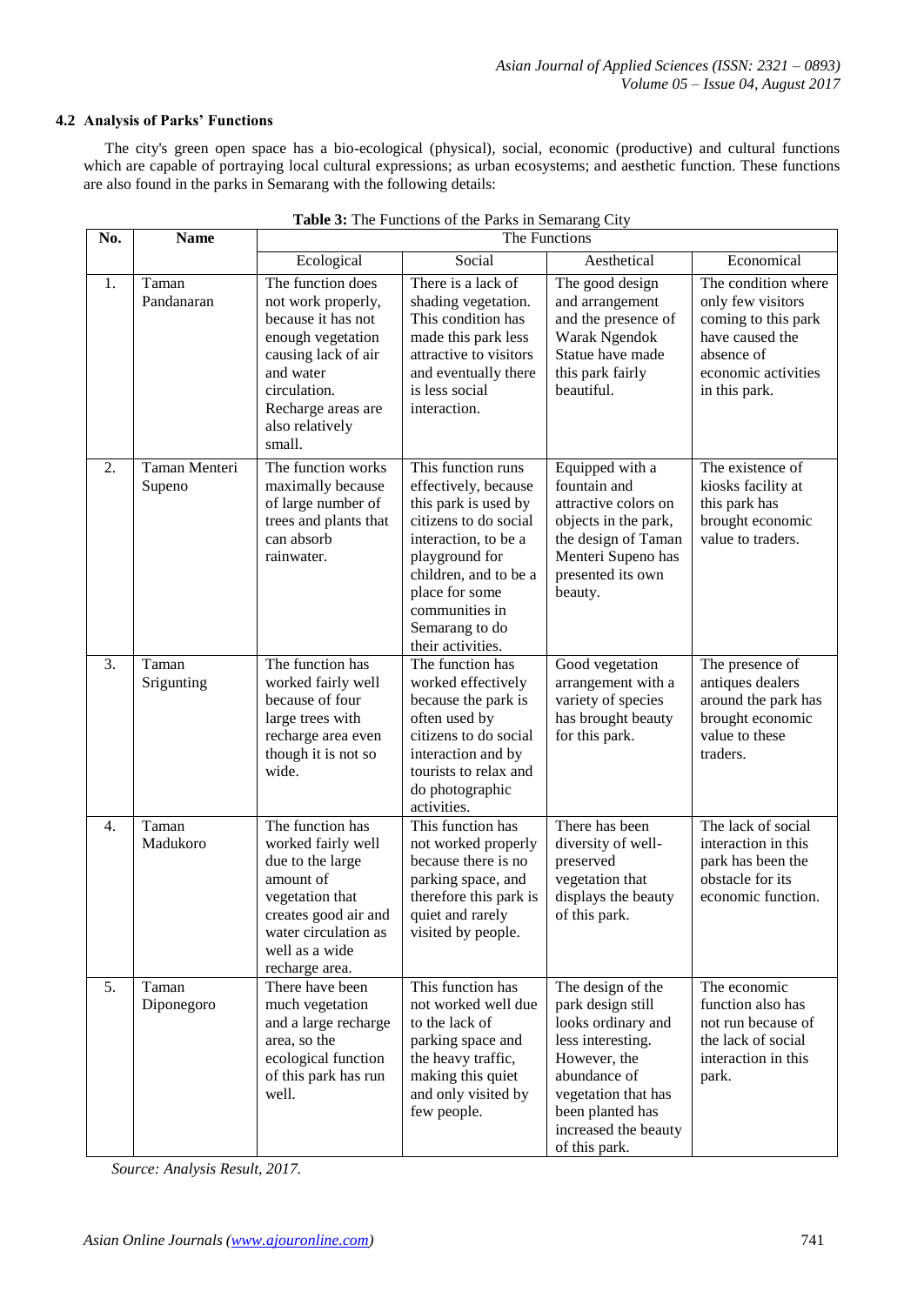#### **4.3 Analysis of Landscape Design Elements**

Elements of landscape design are one of components in designing a landscape. For the parks in Semarang City, the elements of landscape design are described in table 4 below.

|                  | Table 4: Elements of Landscape Design at Park in Semarang City |                                     |                                       |                                   |                                          |                                        |  |  |
|------------------|----------------------------------------------------------------|-------------------------------------|---------------------------------------|-----------------------------------|------------------------------------------|----------------------------------------|--|--|
| No.              | <b>Nama</b>                                                    | <b>Taman</b><br>Pandanaran          | <b>Taman Menteri</b><br><b>Supeno</b> | <b>Taman</b><br><b>Srigunting</b> | <b>Taman</b><br><b>Madukoro</b>          | <b>Taman</b><br><b>Diponegoro</b>      |  |  |
| 1.               | Line                                                           | The element of                      | The visible line                      | The line element                  | The visible line                         | Combining between                      |  |  |
|                  |                                                                | the line looks like                 | element is                            | applied are line                  | element is                               | straight lines and                     |  |  |
|                  |                                                                | a combination of                    | dominated by                          | curved lines and                  | dominated by                             | curved lines with                      |  |  |
|                  |                                                                | straight lines and                  | curved lines.                         | horizontal lines.                 | curved lines.                            | straight lines are                     |  |  |
|                  |                                                                | curved lines.                       |                                       |                                   |                                          | more dominant.                         |  |  |
|                  |                                                                |                                     |                                       |                                   |                                          |                                        |  |  |
|                  |                                                                |                                     |                                       |                                   |                                          |                                        |  |  |
|                  |                                                                |                                     |                                       |                                   |                                          |                                        |  |  |
|                  |                                                                |                                     |                                       |                                   |                                          |                                        |  |  |
|                  |                                                                |                                     |                                       |                                   |                                          |                                        |  |  |
|                  |                                                                |                                     |                                       |                                   |                                          |                                        |  |  |
|                  |                                                                |                                     |                                       |                                   |                                          |                                        |  |  |
|                  |                                                                |                                     |                                       |                                   |                                          |                                        |  |  |
|                  |                                                                |                                     |                                       |                                   |                                          |                                        |  |  |
|                  |                                                                |                                     |                                       |                                   |                                          | The visible field                      |  |  |
| 2.               | Field                                                          | The visible field<br>element is the | Dominated by<br>circular field.       | Applied in the<br>form of square  | The most visible<br>field is the         | element is the                         |  |  |
|                  |                                                                | rectangular field.                  |                                       | and circular                      | circular field.                          | rectangular field.                     |  |  |
|                  |                                                                |                                     |                                       | fields.                           |                                          |                                        |  |  |
|                  |                                                                |                                     |                                       |                                   |                                          |                                        |  |  |
|                  |                                                                |                                     |                                       |                                   |                                          |                                        |  |  |
|                  |                                                                |                                     |                                       |                                   |                                          |                                        |  |  |
|                  |                                                                |                                     |                                       |                                   |                                          |                                        |  |  |
|                  |                                                                |                                     |                                       |                                   |                                          |                                        |  |  |
| $\overline{3}$ . | Space                                                          | The space                           | The space which                       | The created space                 | Some transparent                         | The created space is                   |  |  |
|                  |                                                                | emphasized in                       | has been formed                       | element is in the                 | spaces are formed                        | in the form of the                     |  |  |
|                  |                                                                | this park is the<br>transparent and | includes the<br>transparent space     | form of<br>transparent space      | in this park, some<br>look irregular and | rectangular<br>transparent space       |  |  |
|                  |                                                                | circular space.                     | having circular                       | with circular and                 | others have a                            | and the circular                       |  |  |
|                  |                                                                |                                     | shape.                                | square shapes.                    | circular shape.                          | area highlighted at                    |  |  |
|                  |                                                                |                                     |                                       |                                   |                                          | the end of the park.                   |  |  |
|                  |                                                                |                                     |                                       |                                   |                                          |                                        |  |  |
|                  |                                                                |                                     |                                       |                                   |                                          |                                        |  |  |
|                  |                                                                |                                     |                                       |                                   |                                          |                                        |  |  |
|                  |                                                                |                                     |                                       |                                   |                                          |                                        |  |  |
|                  |                                                                |                                     |                                       |                                   |                                          |                                        |  |  |
|                  |                                                                |                                     |                                       |                                   |                                          |                                        |  |  |
|                  |                                                                |                                     |                                       |                                   |                                          |                                        |  |  |
|                  |                                                                |                                     |                                       |                                   |                                          |                                        |  |  |
|                  |                                                                |                                     |                                       |                                   |                                          |                                        |  |  |
| 4.               | Shape                                                          | Seen at the statue                  | Visible on public                     | It is located at the              | The shape                                | It can be seen at the                  |  |  |
|                  |                                                                | of Warak                            | toilet and kiosks                     | kiosks of antique                 | element is visible                       | end of the park in<br>semicircle form. |  |  |
|                  |                                                                | Ngendok in the<br>middle of the     |                                       | dealers.                          | on the wall of the<br>park's name.       |                                        |  |  |
|                  |                                                                | park that has been                  |                                       |                                   |                                          |                                        |  |  |
|                  |                                                                | a new icon for                      |                                       |                                   |                                          |                                        |  |  |
|                  |                                                                | Semarang City.                      |                                       |                                   |                                          |                                        |  |  |
|                  |                                                                |                                     |                                       |                                   |                                          |                                        |  |  |
|                  |                                                                |                                     |                                       |                                   |                                          |                                        |  |  |
|                  |                                                                |                                     |                                       |                                   |                                          |                                        |  |  |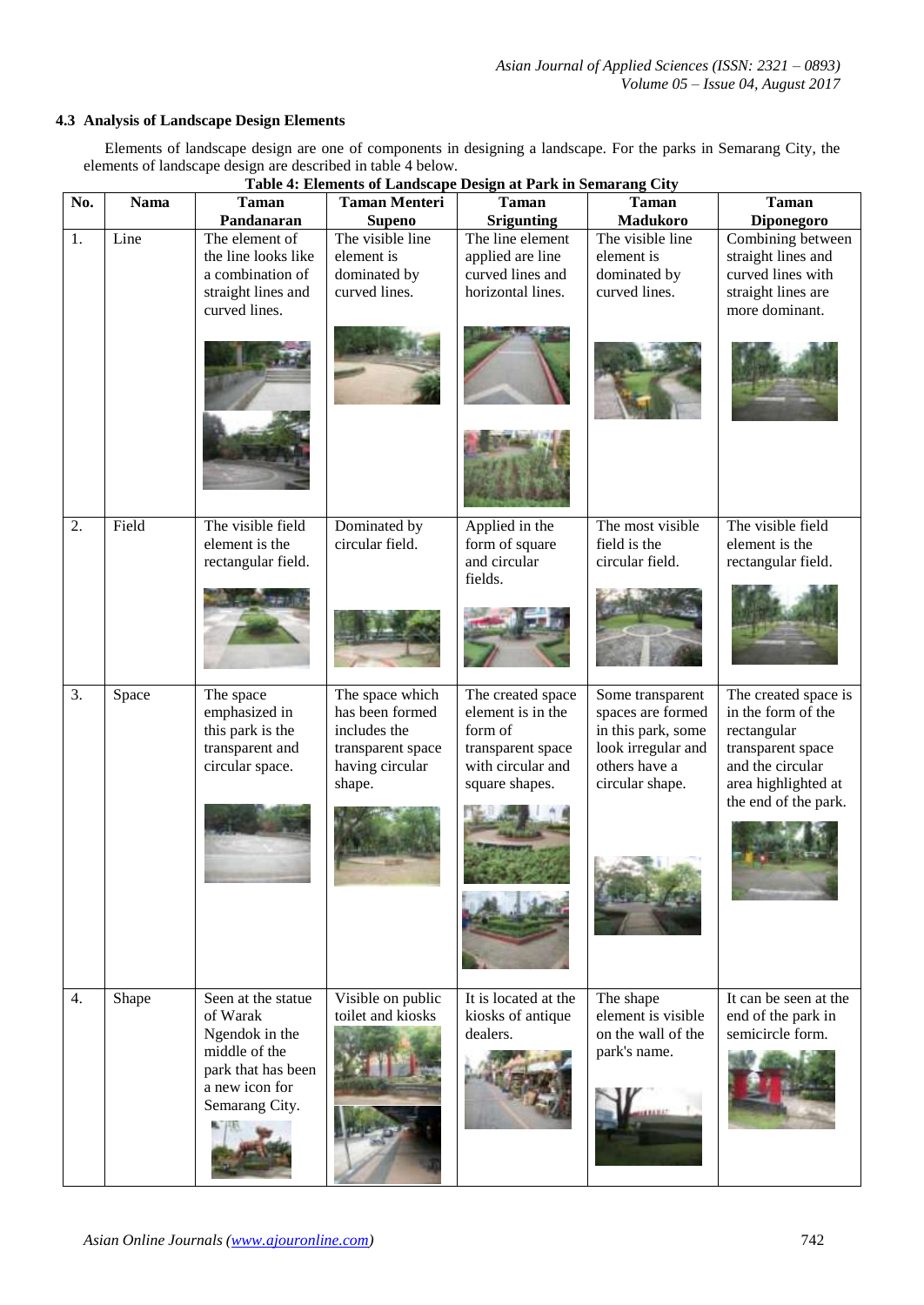*Asian Journal of Applied Sciences (ISSN: 2321 – 0893) Volume 05 – Issue 04, August 2017*

| 5. | Texture | It is clearly    | Texture            | It can be seen     | It can be seen in  | It can be seen at the |
|----|---------|------------------|--------------------|--------------------|--------------------|-----------------------|
|    |         | visible on the   | impression is seen | from the           | the arrangement    | design of the         |
|    |         | composition of   | on the pavement    | arrangement of     | of diverse         | objects of the park,  |
|    |         | the attractively | for pedestrians    | varied vegetation. | vegetation and the | especially at the     |
|    |         | designed         | that are given     |                    | arrangement of     | pedestrian path.      |
|    |         | pavement.        | smooth and rough   |                    | rocks applied to   |                       |
|    |         |                  | points.            |                    | the path of the    |                       |
|    |         |                  |                    |                    | park.              |                       |

*Source: Analysis Result, 2017.*

## **4.4 The Analysis of Landscape Design Principles**

The principles of landscape design are the basis for the realization of a design or shape engineering. The principles of landscape design interact with each other to produce the expected design. Therefore, in Semarang City the principles of landscape design in the parks' designs are also applied as described in table 5 below:

| No. | <b>Taman Menteri</b><br>Design<br><b>Taman</b> |                   | <b>Taman</b>       | <b>Taman</b>      | <b>Taman</b>       |                    |
|-----|------------------------------------------------|-------------------|--------------------|-------------------|--------------------|--------------------|
|     | Principles                                     | Pandanaran        | <b>Supeno</b>      | <b>Srigunting</b> | Madukoro           | Diponegoro         |
| 1.  | Balance                                        | The siteplan      | The siteplan       | The shape of the  | The shape of the   | The shape of the   |
|     |                                                | design of the     | design of the      | park site is      | park site is oval, | park site is oval, |
|     |                                                | park is made      | park is triangular | rectangular, and  | and the siteplan   | and the siteplan   |
|     |                                                | symmetrical       | and made           | the siteplan      | design is made     | design is made     |
|     |                                                | between the two   | balanced in its    | design is made    | balanced at both   | balanced at both   |
|     |                                                | sides of the park | all sides.         | symmetrical and   | sides              | sides in which     |
|     |                                                | site.             |                    | balanced          |                    | they also have     |
|     |                                                |                   |                    | between all       |                    | similar shape.     |
|     |                                                |                   |                    | sides.            |                    |                    |
|     |                                                |                   |                    |                   |                    |                    |
| 2.  | Rhythm and                                     | The repetition of | It can be seen     | It can be seen    | The repetition of  | The repetition of  |
|     | Repetition                                     | colors and        | from the           | from the          | colors and         | colors and         |
|     |                                                | shapes on the     | repetition of in   | repetition of in  | shapes on the      | shapes on the      |
|     |                                                | pedestrian paths  | the path form      | the path form     | path that gives    | pedestrian path    |
|     |                                                | gives the         | and in the circle  | and in the circle | the interesting    | that gives the     |
|     |                                                | interesting       | spaces.            | spaces.           | impression.        | interesting        |
|     |                                                | impression.       |                    |                   |                    | impression.        |
| 3.  | Emphasis and                                   | Warak Ngendok     | It can be seen at  | In the center of  | There are two      | There are two      |
|     | Accentuation                                   | statue in the     | the fountain pool  | siteplan design   | elements of        | elements of        |
|     |                                                | middle of the     | in the middle of   | there is          | emphasis and       | emphasis and       |
|     |                                                | park has given    | the park.          | rectangular form  | accentuation on    | accentuation at    |
|     |                                                | good emphasis     |                    | while circular    | the design They    | both ends of the   |
|     |                                                | principle.        |                    | space repetition  | are at the center  | park's siteplan.   |
|     |                                                |                   |                    | is made in the    | of siteplan        | However this       |
|     |                                                |                   |                    | surrounds.        | design and at      | condition has      |

#### **Table 5: Principles of Landscape Design at Park in Semarang City**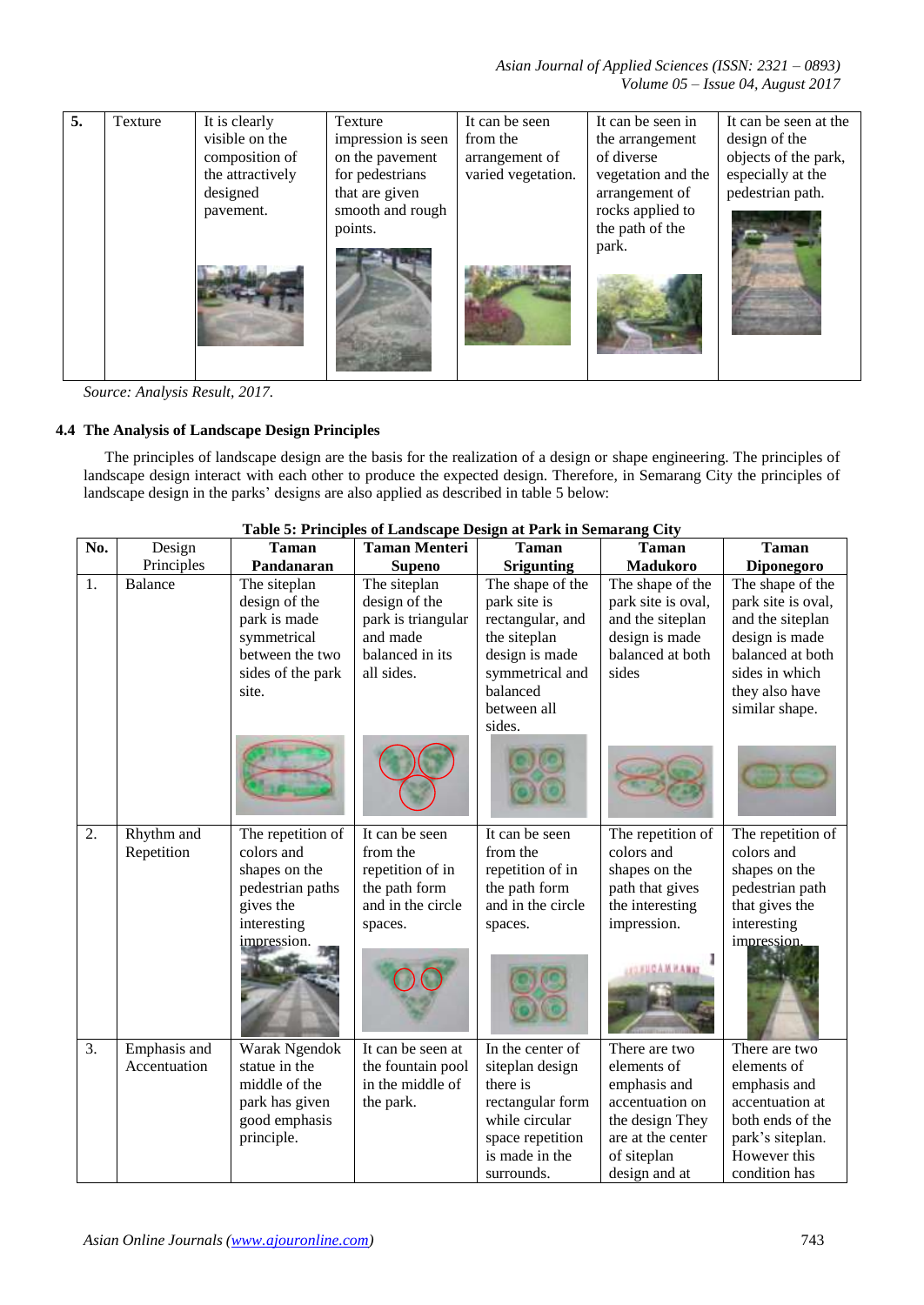*Asian Journal of Applied Sciences (ISSN: 2321 – 0893) Volume 05 – Issue 04, August 2017*

|    |            |                                                                                                                      |                                                                                                                             |                                                                                                                      | both ends of the<br>park. However,<br>such condition<br>actually has<br>lessened the<br>principle of<br>emphasis and<br>accentuation on<br>this park. | actually lessened<br>the principle of<br>emphasis and<br>accentuation on<br>this park.                               |
|----|------------|----------------------------------------------------------------------------------------------------------------------|-----------------------------------------------------------------------------------------------------------------------------|----------------------------------------------------------------------------------------------------------------------|-------------------------------------------------------------------------------------------------------------------------------------------------------|----------------------------------------------------------------------------------------------------------------------|
| 4. | Simplicity | The parts of the<br>park were not<br>exaggeratedly<br>built, but they<br>have maximized<br>the required<br>function. | The parts of the<br>park were not<br>exaggeratedly<br>built, but they<br>have maximized<br>the required<br>function.        | The parts of the<br>park were not<br>exaggeratedly<br>built, but they<br>have maximized<br>the required<br>function. | The parts of the<br>park were not<br>exaggeratedly<br>built, but they<br>have maximized<br>the required<br>function.                                  | The parts of the<br>park were not<br>exaggeratedly<br>built, but they<br>have maximized<br>the required<br>function. |
| 5. | Contrast   | It can be seen on<br>the varied<br>vegetation with<br>different colors.                                              | A contrast<br>impression is<br>seen in the<br>arrangement of<br>the pavement<br>that adds the<br>visual aesthetic<br>value. | The most visible<br>element giving<br>the contrast<br>impression is the<br>variety of the<br>vegetation.             | The element of<br>contrast is seen<br>at path and the<br>vegetation.                                                                                  | The principle of<br>contrast is seen<br>at the material<br>element of the<br>additional<br>objects' color.           |
| 6. | Proportion | The parts of the<br>site are equally<br>divided, so they<br>form a good<br>proportion of<br>siteplan.                | The comparison<br>between the size<br>and the number<br>of fields look<br>balanced.                                         | The comparison<br>between the size<br>and the number<br>of fields look<br>balanced.                                  | The design of<br>this park has a<br>good proportion<br>because it<br>equally divides<br>the site parts.                                               | The parts of the<br>site are equally<br>divided hence<br>forming a good<br>proportion of<br>siteplan.                |
| 7. | Unity      | The Fulfillment<br>of all landscape<br>design principles<br>has made this<br>park has a good                         | The Fulfillment<br>of all landscape<br>design principles<br>has made this<br>park has a good                                | The Fulfillment<br>of all landscape<br>design principles<br>has made this<br>park has a good                         | The Fulfillment<br>of all landscape<br>design principles<br>has made this<br>park has a good                                                          | The lack of<br>principle of<br>emphasis in this<br>park has also<br>caused lack the                                  |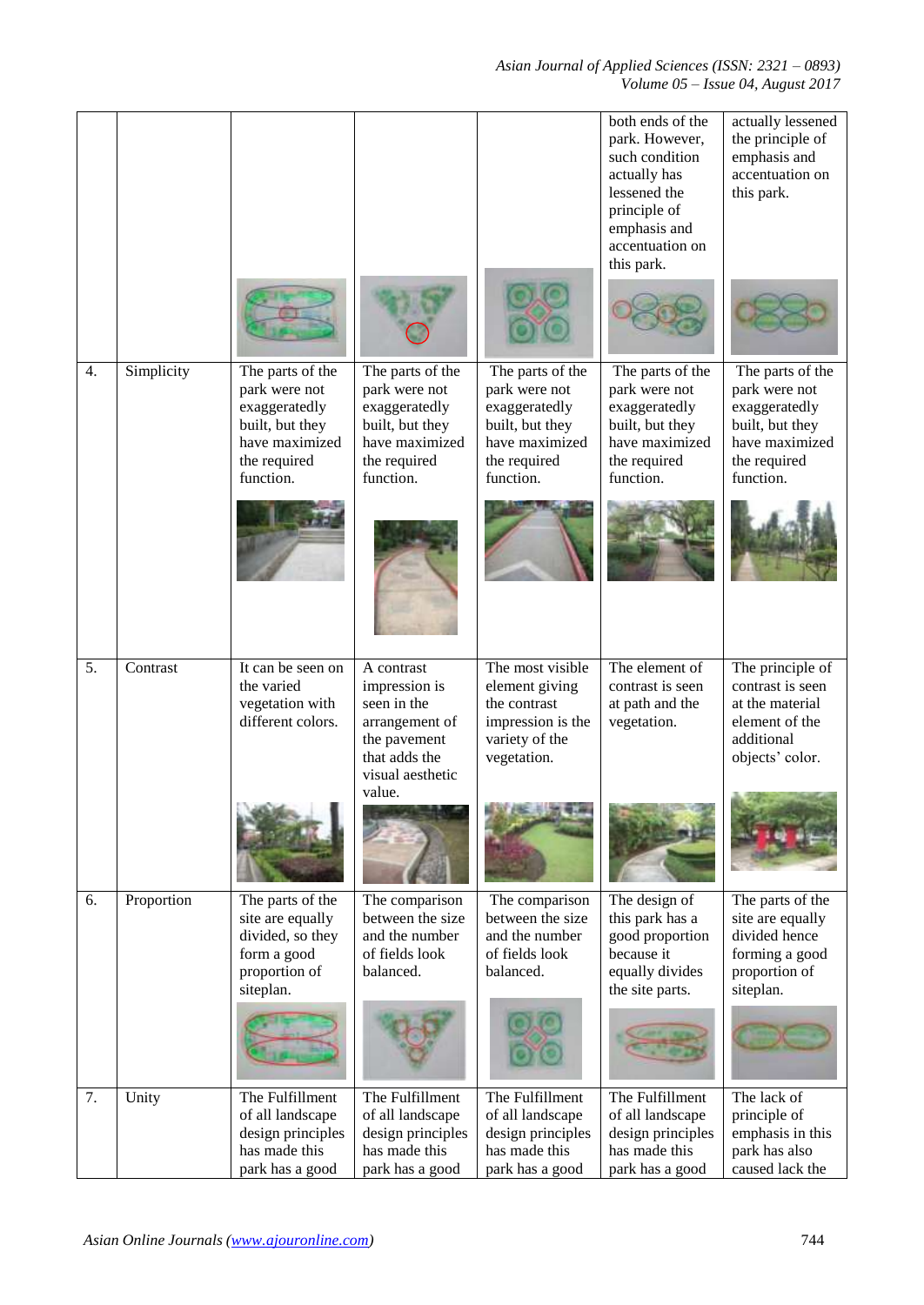|  | design<br>unity | unity<br>design | design<br>unity | unity<br>design | principle of |
|--|-----------------|-----------------|-----------------|-----------------|--------------|
|  | principle.      | principle.      | principle.      | principle.      | unity.       |

#### **4.5 The Analysis of Landscape Model Study in Semarang City**

The analysis of landscape model study in Semarang City was compared to the landscape models of the existing parks in Semarang City. The comparison was done by assessing the existing parks in Semarang City by using nominal data scale. The categories used in the assessment were  $0 = not good / not complete / less functional; 1 = good / complete /$ functional;  $2 = \text{very good / very complete / very functional.}$  The assessment of the five selected parks can be seen in table 6 below:

| No. | Indicators                    | Variables                    | <b>Taman</b><br>Pandanaran | <b>Taman</b><br>Menteri<br><b>Supeno</b> | <b>Taman</b><br><b>Srigunting</b> | <b>Taman</b><br><b>Madukoro</b> | <b>Taman</b><br>Diponegoro |
|-----|-------------------------------|------------------------------|----------------------------|------------------------------------------|-----------------------------------|---------------------------------|----------------------------|
| 1.  | Landscape                     | Balance                      | $\overline{2}$             | $\overline{c}$                           | $\overline{2}$                    | 2                               | 2                          |
|     | Design                        | Rhythm                       | $\overline{2}$             | $\overline{2}$                           | $\overline{2}$                    | $\overline{2}$                  | $\overline{2}$             |
|     | Principles                    | Emphasis                     | $\overline{c}$             | $\overline{2}$                           | $\overline{2}$                    | $\boldsymbol{0}$                | $\boldsymbol{0}$           |
|     |                               | Simplicity                   | $\overline{2}$             | $\overline{2}$                           | $\overline{2}$                    | $\overline{2}$                  | $\overline{2}$             |
|     |                               | Contrast                     | $\overline{2}$             | $\overline{2}$                           | 2                                 | 1                               | 1                          |
|     |                               | Proportion                   | $\overline{2}$             | $\overline{2}$                           | $\overline{2}$                    | $\overline{2}$                  | $\overline{2}$             |
|     |                               | Unity                        | 1                          | 1                                        | $\mathbf{1}$                      | 1                               | 1                          |
| 2.  | Park City                     | Ecological                   | $\overline{0}$             | $\overline{2}$                           | $\mathbf{1}$                      | $\overline{2}$                  | 2                          |
|     | Landscape<br><b>Functions</b> | Social                       | 1                          | $\overline{2}$                           | $\overline{c}$                    | $\boldsymbol{0}$                | $\boldsymbol{0}$           |
|     |                               | Aesthetical                  | $\overline{2}$             | $\overline{2}$                           | $\mathbf{1}$                      | $\mathbf{1}$                    | $\mathbf{1}$               |
|     |                               | Economical                   | $\overline{0}$             | $\overline{2}$                           | 1                                 | $\mathbf{0}$                    | $\overline{0}$             |
| 3.  | The<br>Park's<br>Quality      | The Hard<br>Element          | $\overline{2}$             | $\overline{2}$                           | $\mathbf{1}$                      | $\mathbf{1}$                    | $\mathbf{1}$               |
|     |                               | The Gentle<br>Element        | $\overline{2}$             | $\overline{2}$                           | $\overline{2}$                    | $\mathbf{1}$                    | $\overline{2}$             |
|     |                               | The Facility<br>Completeness | 1                          | $\overline{2}$                           | 1                                 | $\mathbf{0}$                    | $\mathbf{0}$               |
|     |                               | The Park<br>Design           | $\overline{2}$             | $\overline{2}$                           | $\mathbf{1}$                      | 1                               | $\mathbf{1}$               |
|     | <b>Total Assessment</b>       |                              | 23                         | 29                                       | 23                                | 16                              | 17                         |

**Table 6: Landscape Model Evaluation at Park in Semarang City**

From the assessment above, it was known that Taman Minister Supeno had the highest score (29 points) while Taman Madukoro got the lowest value (16 points). Taman Menteri Supeno achieved the highest value because it is very strategic and has a memorable marker. This park also works well and is supported with complete facilities for its users. Taman Madukoro, basically is a quite good park, but that it is located at high traffic area and that there is unavailability of parking facilities have made this park less desirable in the citizens' point of view. The third place having 23 points was Taman Pandanaran and Taman Srigunting. Why both parks are equal are that they have quality to be the icon for Semarang City. Taman Pandanaran with its "Warak Ngendok" statue represents ethnic, tribal, and religious diversity in Semarang City while Taman Srigunting, which is part of Kota Lama and located next to Gereja (Church) Blenduk, is frequently visited by tourists. In the fourth position there is Taman Diponegoro scoring 17 points. This park from the beginning is used for ecological functions, so its design is less interesting.

#### **5. CONCLUSION**

The research location, consisting of Taman Pandanaran, Taman Menteri Supeno, Taman Srigunting, Taman Madukoro, and Taman Diponegoro, are active parks that can directly be used for various activities by various communities. Overall the physical conditions of the parks are good. Activities that take place in the parks are also quite varied, such as gathering, relaxing, strolling, recreation, sports, and children's playing activities, and even some of these parks are also used as a place for shows or events in Semarang City. When viewed from its function, most of the park development is intended for ecological functions, social functions, but not all of them can function properly. From the analysis result, it is known that only Taman Menteri Supeno that can function well while other parks have not functioned